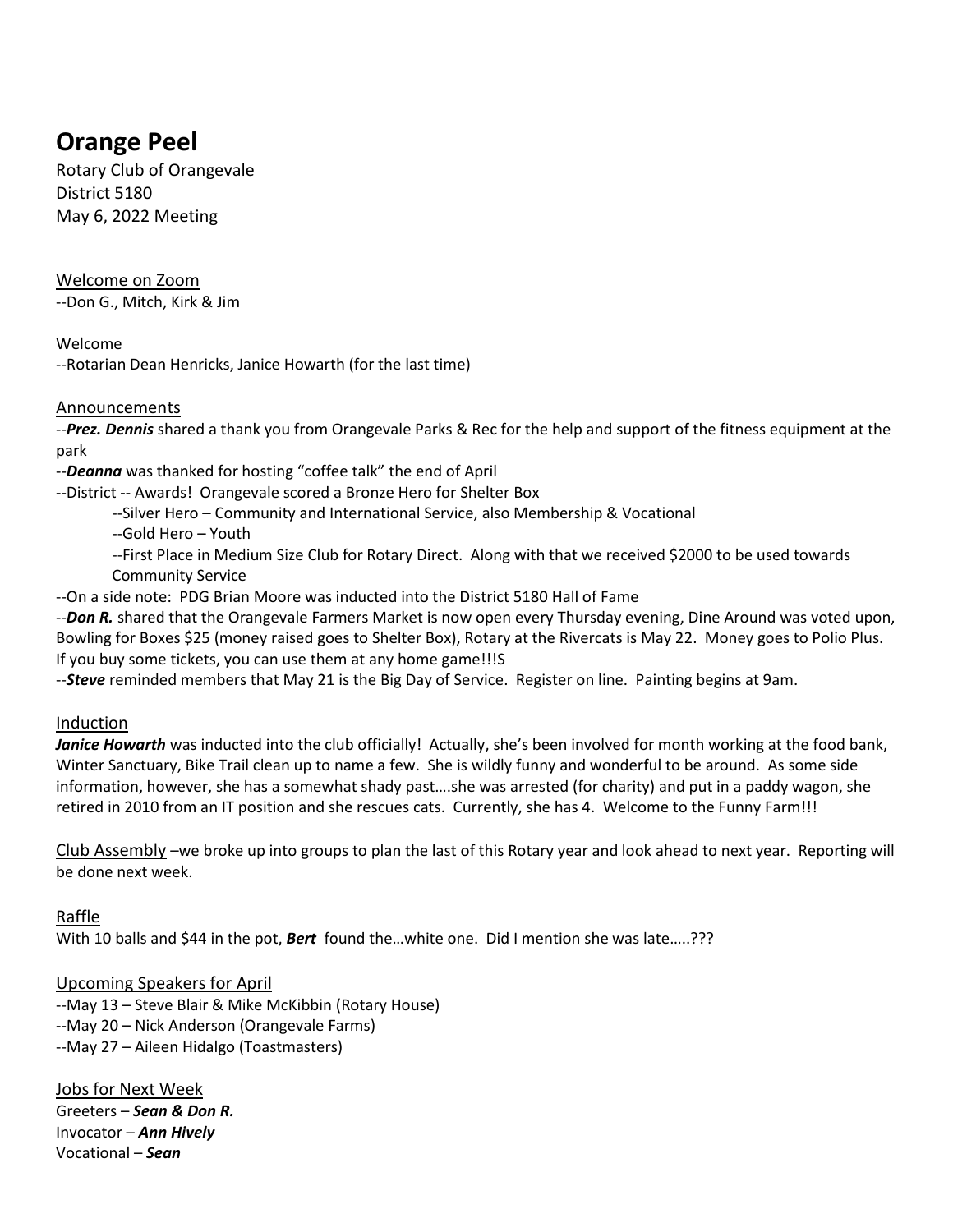Raffle Ticket Seller – *Bert* (be there at 6:30am)

Note from the Editor: Russ and I will be traveling for two weeks.

#### Thought for today…

*"If you feel something calling you to dance or write or paint or sing, please refuse to worry about whether you're good enough…just do it!"* –Glennon Doyle

Pictures following thanks to *Bob K.*

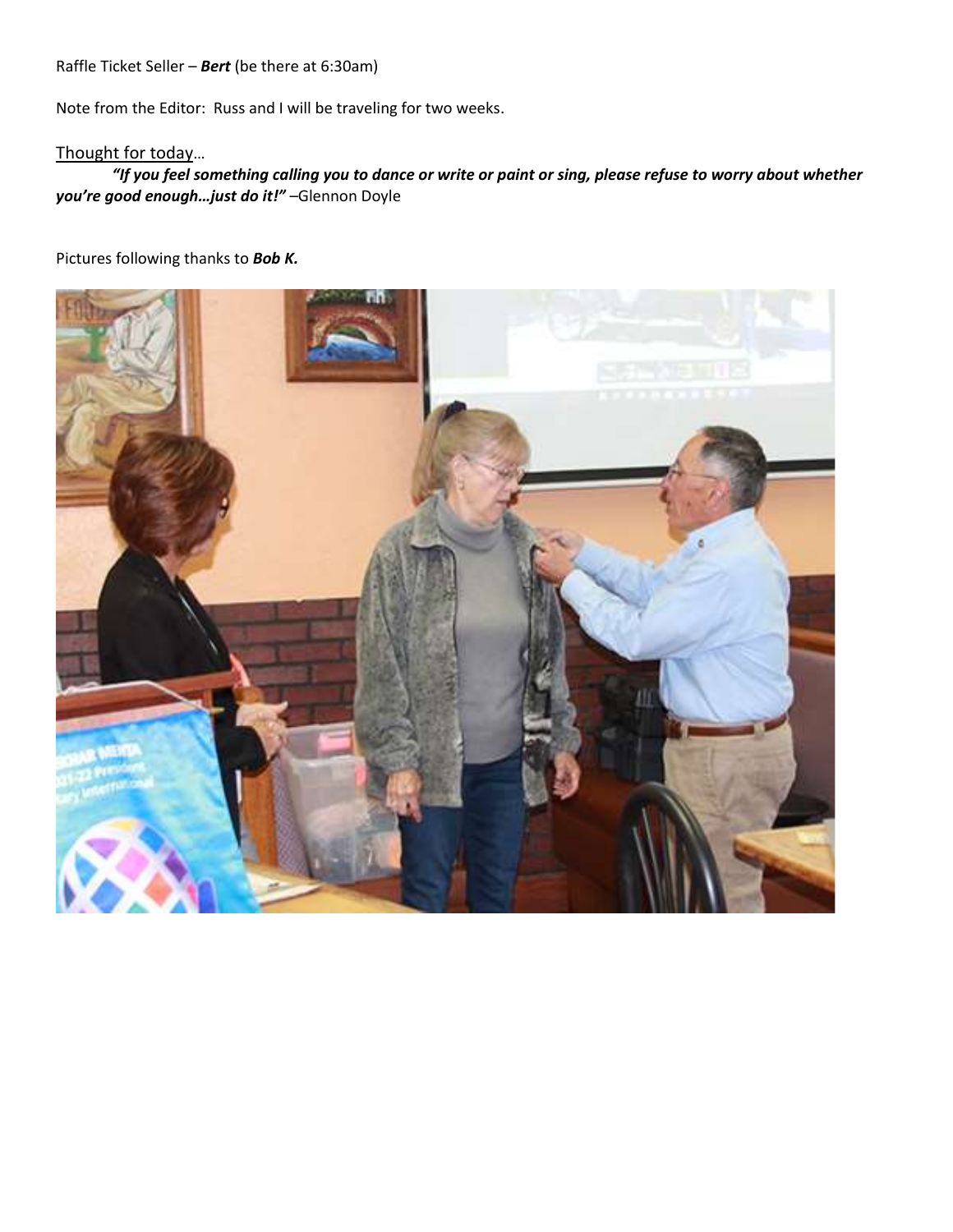